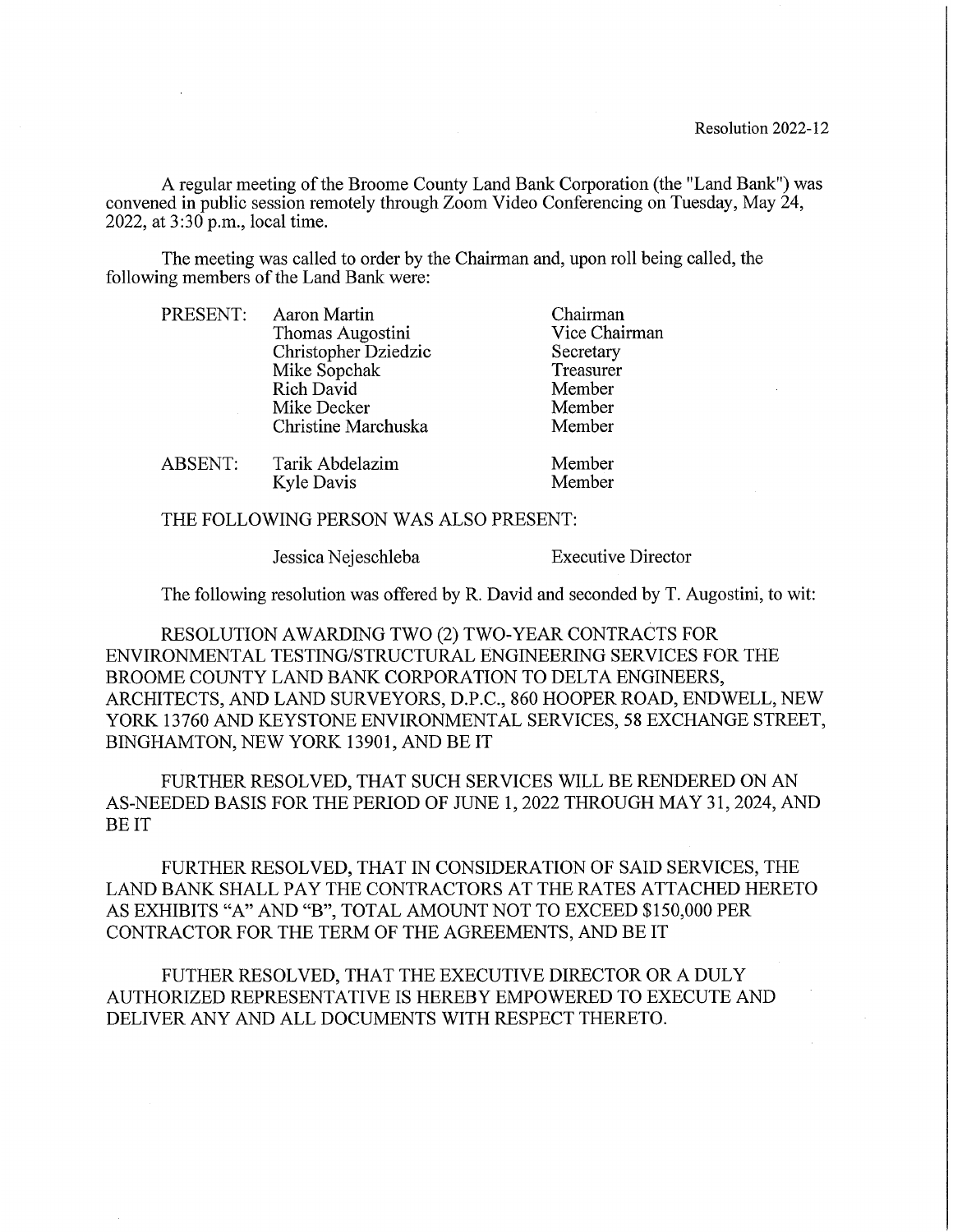The question of the adoption of the foregoing Resolution was duly put to a vote which resulted as follows:

| Aaron Martin         | voting | Aye    |
|----------------------|--------|--------|
| Thomas Augostini     | voting | Aye    |
| Christopher Dziedzic | voting | Aye    |
| Mike Sopchak         | voting | Aye    |
| Tarik Abdelazim      | voting | Absent |
| Rich David           | voting | Aye    |
| Kyle Davis           | voting | Absent |
| Mike Decker          | voting | Aye    |
| Christine Marchuska  | voting | Aye    |

This Resolution shall take effect immediately.

 $\bar{z}$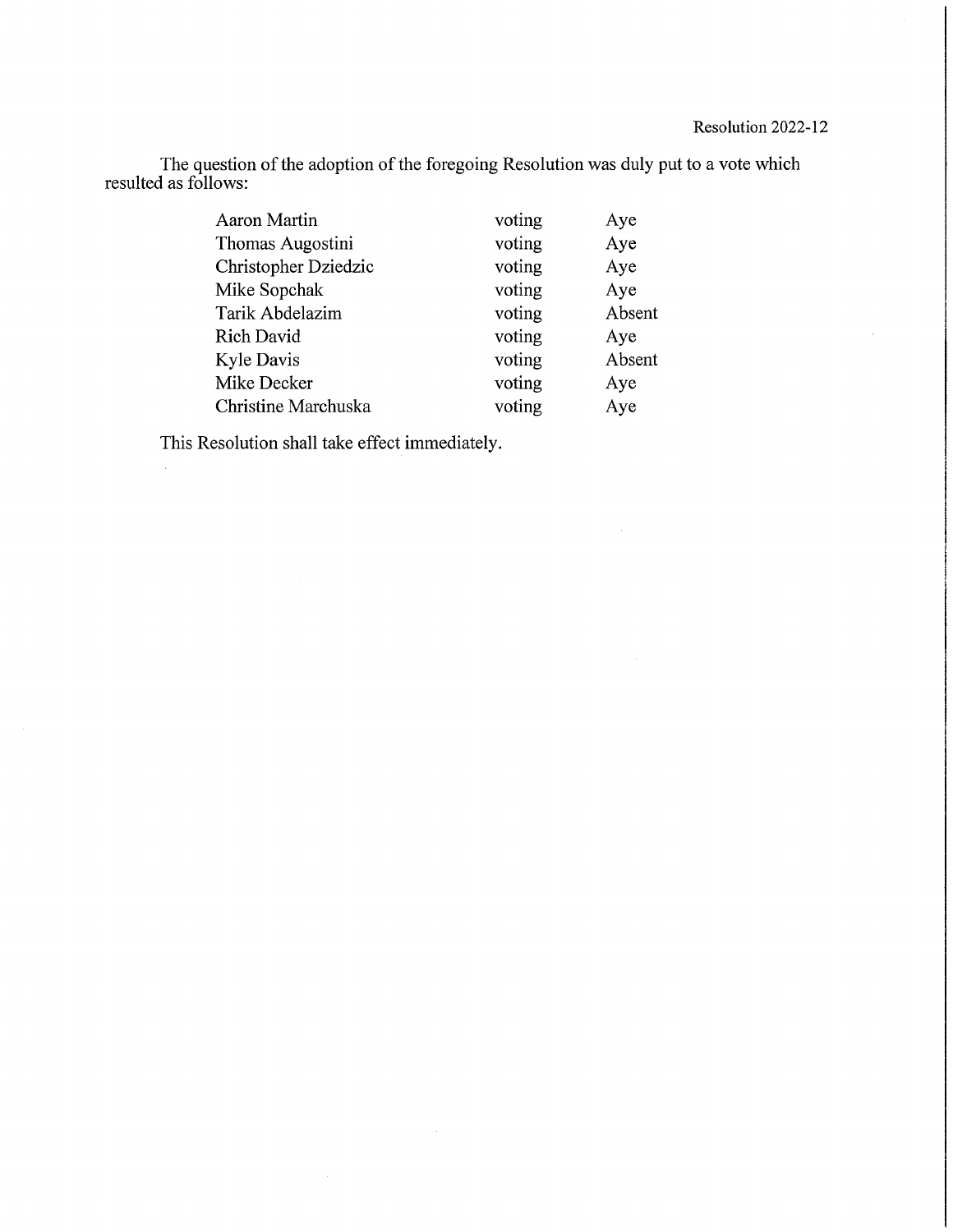#### **STATE OF NEW YORK:**

#### $:$  SS $.$ : **COUNTY OF BROOME:**

I, the undersigned Secretary of the Broome County Land Bank Corporation (the "Land" Bank"), do hereby certify that I have compared the foregoing extract of the minutes of the meeting of the members of the Land Bank, including the Resolution contained therein, held on Tuesday, May 24, 2022 with the original thereof on file in my office, and that the same is a true and correct copy of said original and of such Resolution set forth therein and of the whole of said original so far as the same relates to the subject matters therein referred to.

I FURTHER CERTIFY that (A) all members of the Land Bank had due notice of said meeting; (B) said meeting was in all respects duly held; (C) pursuant to Chapter 1 of the Laws of 2022 of New York State, dated January 18, 2022, regarding the suspension of Article 7 of the Public Officers Law (the "Open Meetings Law"), said meeting was held remotely by video conference call and that the general public had the ability to view or listen to the proceeding and that such meeting has been transcribed and available upon request and that due notice of the time and forum of said meeting was duly given in accordance with the Laws of 2022 and such Open Meetings Law; and (D) there was a quorum of the members of the Land Bank present throughout said meeting.

I FURTHER CERTIFY that, as of the date hereof, the attached Resolution is in full force and effect and has not been amended, repealed or rescinded.

IN WITNESS WHEREOF, I have hereunto set my hand and affixed the seal of the Land Bank this  $\sqrt{25}$  day of  $\sqrt{25}$ , 2022.

ChristophetDziedzic Secretary

 $(SEAL)$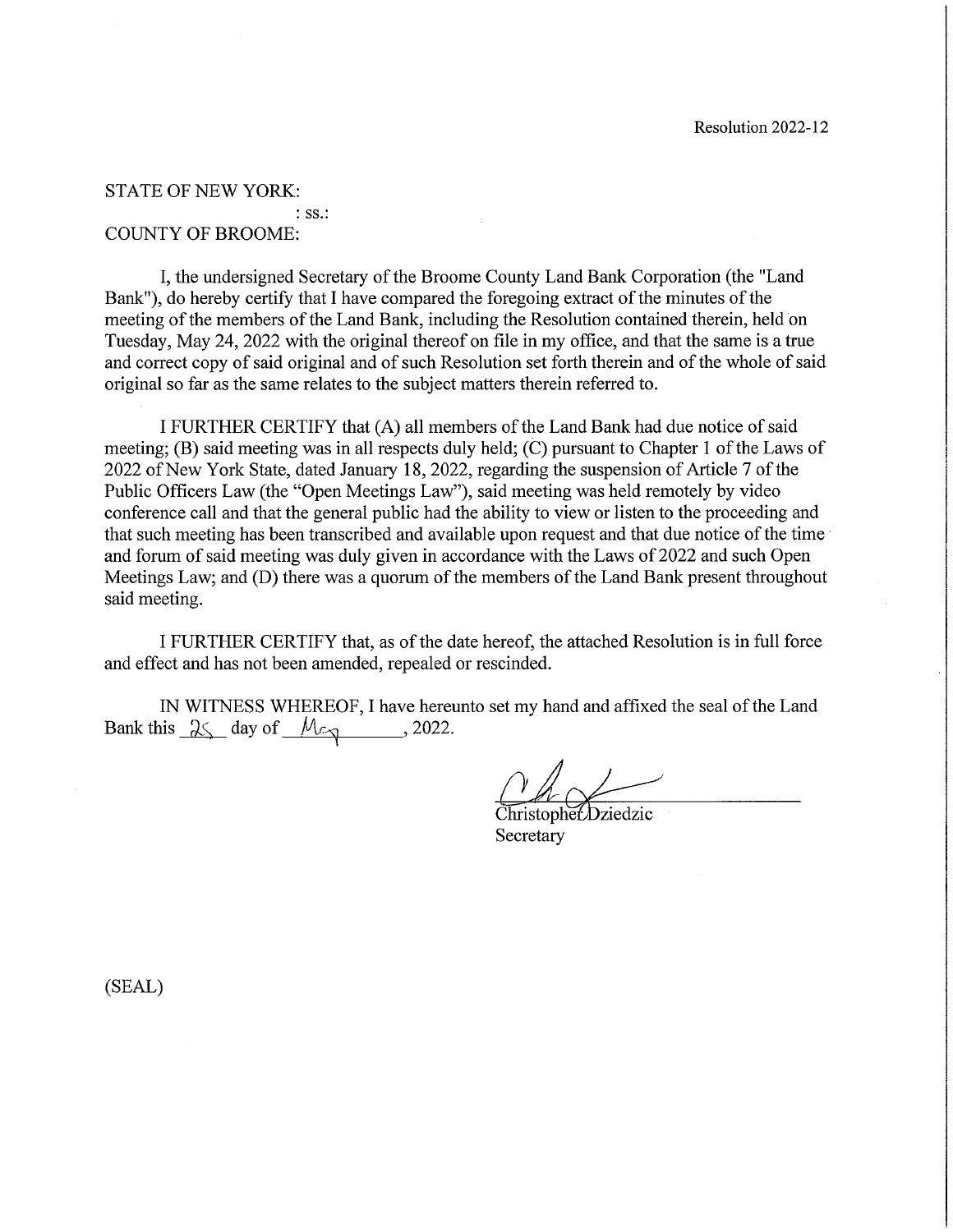

Exhibit A

860 Hooper Road Endwell, NY 13760 Tel: 607.231.6600 Fax: 607.231.6650 www.delta-eas.com

**AN ISO 9001:2015 CERTIFIED COMPANY**

May 18<sup>th</sup>, 2022

Mrs. Jessica Haas, Executive Director Broome County Land Bank Corporation 60 Hawley Street, 5th Floor Binghamton, New York 13901

#### Re: **Environmental Testing Services Term Contract: 2022-2024 Proposed Contract Labor, Analytical, Reimbursable and Expense Rates**

Dear Mrs. Haas:

**Delta Engineers, Architects, and Land Surveyors, DPC** (Delta) is pleased to submit the attached detailed fee proposal for the Broome County Land Bank Corporation (BCLBC) 2020-2022 Environmental Testing Services Term Contract. The first attachment includes the various Labor Categories / Disciplines we anticipate being required based on our experience with the 2022-2024 Term Contract, along with our proposed Rates for each. We have included categories/disciplines for both Delta's Environmental Group (highlighted Yellow on Attachment A Sheet) and Facilities Group (highlighted Green), as the Facilities Group would be utilized for demolition projects requiring potential utilities and site work design items.

The second attachment lists those analytical and reimbursable/expense items we anticipate being required based on our experience with the 2022-2024 Term Contract. For these, we have provided our proposed Unit Pricing for the various Analytical's (and associated turnaround times), Reimbursables and Expenses.

Once you have had a chance to review the attached information, please feel free to call me at 607-231-6675 (Cell: 607-343-3028) if you have any questions or require any additional information. We greatly appreciate the opportunity to provide you with the attached rates and look forward to providing Environmental Testing Services for the Broome County Land Bank during the next 2 years.

Respectfully, **Delta Engineers, Architects, and Land Surveyors, DPC**

 $L2id-7$ 

William T. Johnson Project Manager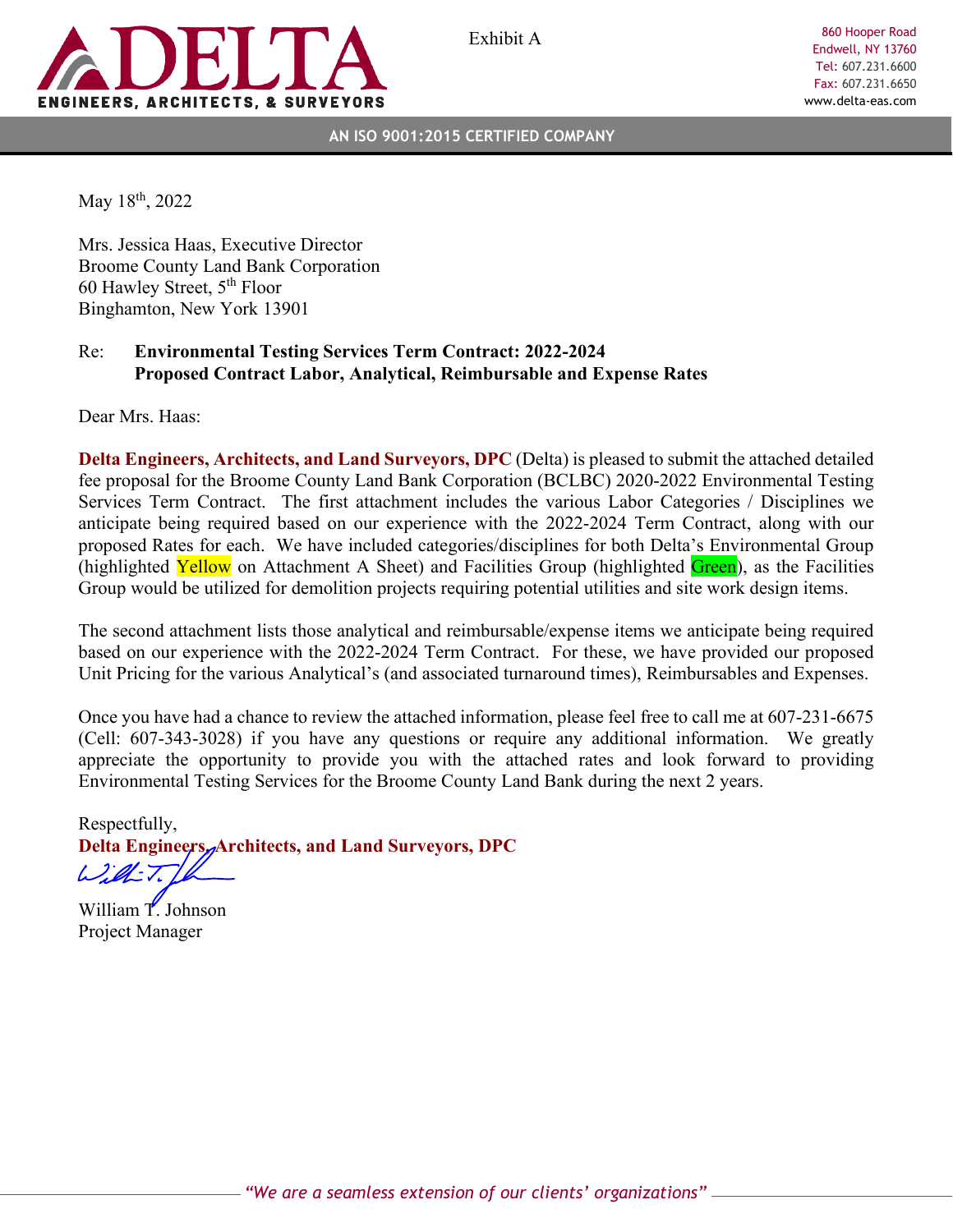

**AN ISO 9001:2015 CERTIFIED COMPANY**

## **Attachment A**

## **Contract Labor Categories/Disciplines and Proposed Rates**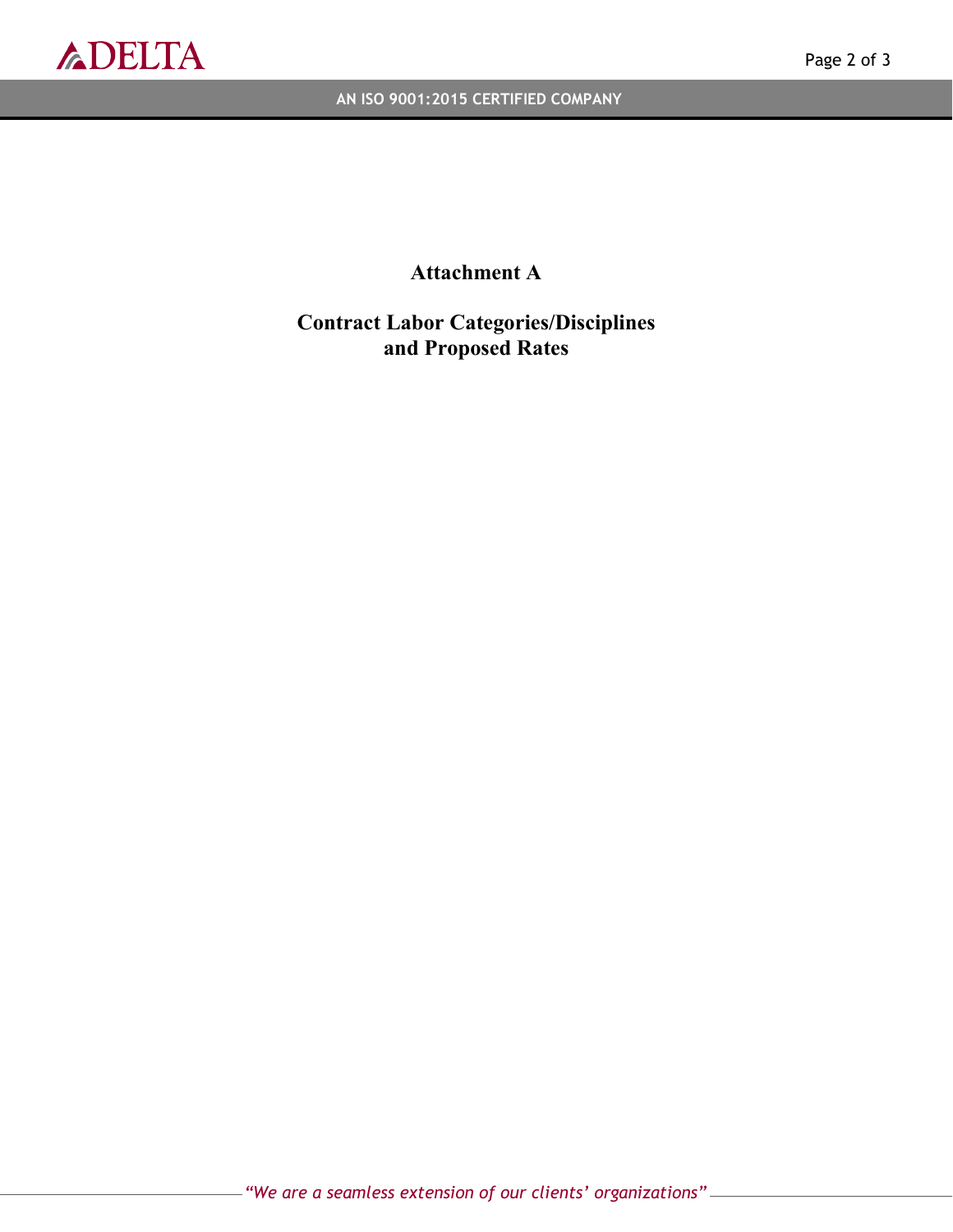## **Broome County Land Bank Corporation Proposed Contract Labor Rate Schedule Environmental Testing Services Term Contract 2022 - 2024 Delta Engineers, Architects & Land Surveyors, DPC**

| <b>Labor Discipline</b>                                       | <b>Proposed</b><br>Rate | <b>Comments</b>                                                                                                                                                  |
|---------------------------------------------------------------|-------------------------|------------------------------------------------------------------------------------------------------------------------------------------------------------------|
| <b>Environmental Group</b>                                    |                         |                                                                                                                                                                  |
| NYS DOL / EPA Certified Project Monitor/Air Sampling Tech. -  |                         | Rate applicable to any "regular" weekday site time up to 8                                                                                                       |
| <b>Standard Rate</b>                                          | \$50                    | hours, all weekday travel time and Report Generation                                                                                                             |
| NYS DOL / EPA Certified Project Monitor/Air Sampling Tech. -  |                         | OT Rate applicable to ALL Weekend/Holiday Time and regular                                                                                                       |
| <b>Overtime Rate</b>                                          | \$60                    | Weekday site time in excess of 8 hours                                                                                                                           |
| NYS DOL / EPA Certified Asbestos Inspector                    | \$55                    | Rate Applicable to Site time, travel time and Report Generation                                                                                                  |
| NYS DOL/EPA Certified Asbestos Management Planner/Project     |                         |                                                                                                                                                                  |
| Designer                                                      | \$95                    | Rate Applicable to Site time, travel time and Design                                                                                                             |
| EPA/NYS-Certified Lead Paint Inspector, Utilizing XRF         | \$65                    | Rate Applicable to Site, Travel, Report Generation and includes use of XRF<br>Lead Paint Analyzer (i.e. no additional equipment or per sample charge for<br>XRF) |
| <b>EPA/NYS-Certified Lead Risk Assessor</b>                   | \$95                    | Rate Applicable to Site time, travel time and Report Generation                                                                                                  |
| <b>NYS Certified Mold Assessor</b>                            | \$65                    | Rate Applicable to Site time, travel time and Report Generation                                                                                                  |
| Industrial Hygienist (Discipline for IAQ, Microbiological and |                         |                                                                                                                                                                  |
| Industrial Hygiene Investigations/Sampling/Reports)           | \$65                    | Rate Applicable to Site time, travel time and Report Generation                                                                                                  |
| <b>Senior Industrial Hygienist</b>                            | \$100                   |                                                                                                                                                                  |
| <b>Project Manager</b>                                        | \$120                   |                                                                                                                                                                  |
| <b>Facilities Group</b>                                       |                         |                                                                                                                                                                  |
| Principal                                                     | \$200                   |                                                                                                                                                                  |
| Senior Project Manager                                        | \$185                   |                                                                                                                                                                  |
| Professional Land Surveyor                                    | \$140                   |                                                                                                                                                                  |
| Senior Project Engineer/Architect                             | \$140                   |                                                                                                                                                                  |
| Project Engineer/Architect                                    | \$115                   |                                                                                                                                                                  |
| Senior Engineer/Architect                                     | \$105                   |                                                                                                                                                                  |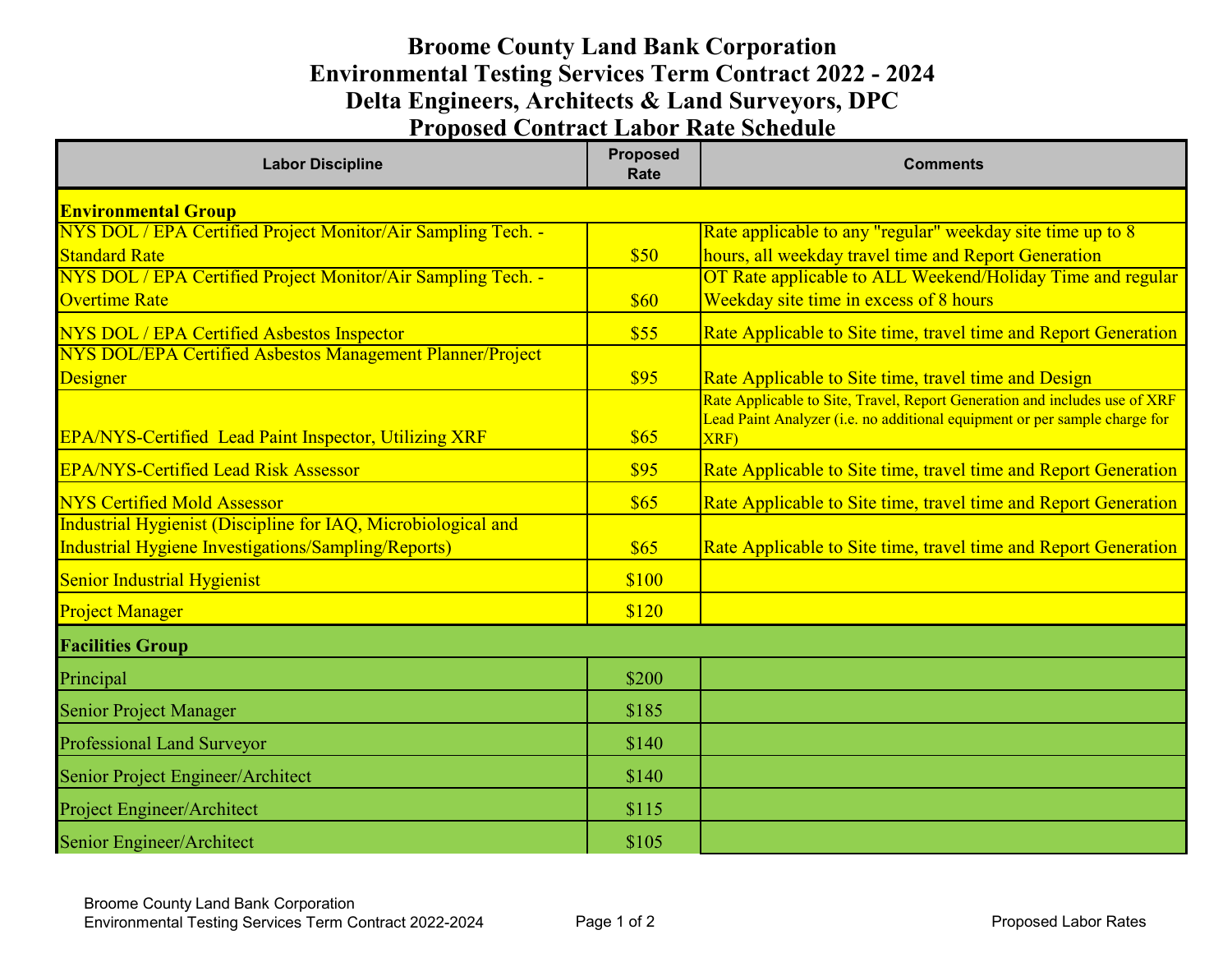## **Broome County Land Bank Corporation Proposed Contract Labor Rate Schedule Environmental Testing Services Term Contract 2022 - 2024 Delta Engineers, Architects & Land Surveyors, DPC**

| <b>Labor Discipline</b>                   | <b>Proposed</b><br>Rate | <b>Comments</b> |
|-------------------------------------------|-------------------------|-----------------|
| <b>Interior Designer</b>                  | \$100                   |                 |
| Engineer/Architect                        | \$95                    |                 |
| <b>Assistant Engineer/Architect</b>       | \$85                    |                 |
| Senior Technician                         | \$80                    |                 |
| Technician                                | \$65                    |                 |
| Administrative Assistant                  | \$65                    |                 |
| Party Chief                               | \$100                   |                 |
| 2 Person Survey Field Crew (Conventional) | \$180                   |                 |
| <b>Survey Technician</b>                  | \$80                    |                 |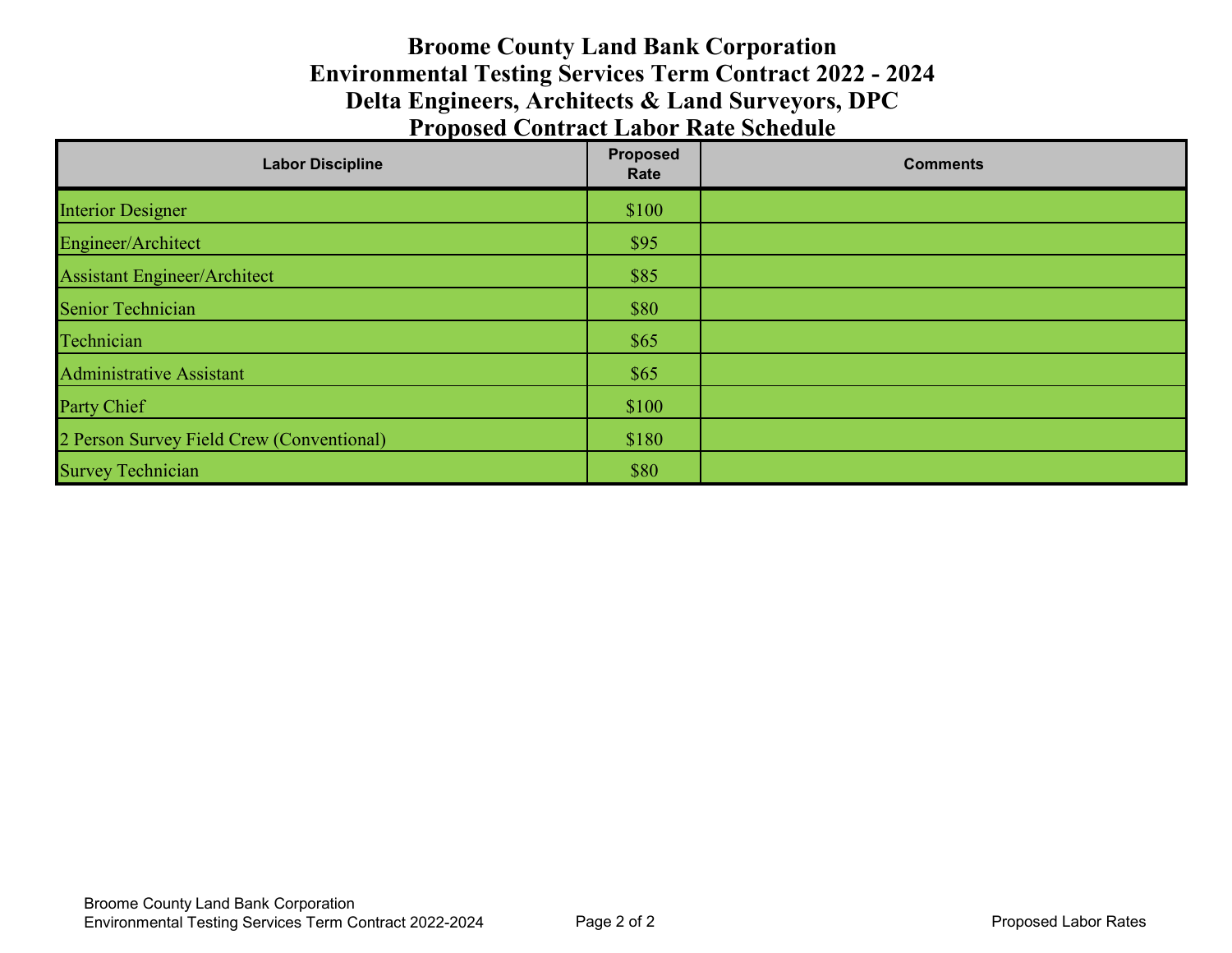

**AN ISO 9001:2015 CERTIFIED COMPANY**

## **Attachment B**

**Contract Analytical & Reimbursable/Expense Items and Proposed Rates**

*"We are a seamless extension of our clients' organizations"*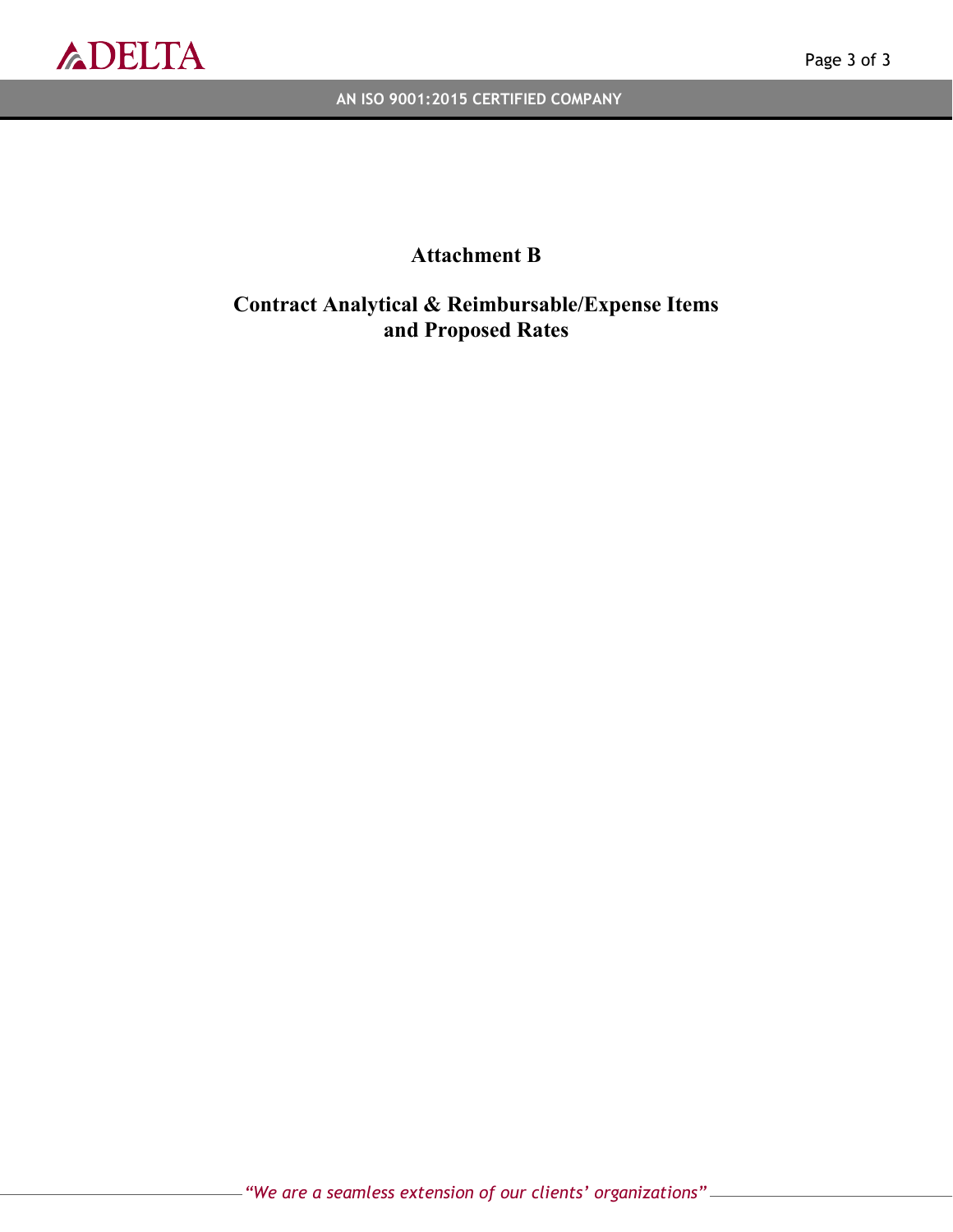# **Broome County Land Bank Corporation Environmental Testing Services Term Contract 2020 - 2022 Delta Engineers, Architects & Land Surveyors, DPC**

# **Proposed Contract Analytical/Reimbursable/Expenses Rate Schedule**

| <b>Proposed Unit</b><br><b>Analytical Item</b><br>Price    |       | <b>Comments</b>                                    |  |
|------------------------------------------------------------|-------|----------------------------------------------------|--|
| PCM Air Sample Analysis - NIOSH 7400                       |       |                                                    |  |
| Immediate Turnaround (TA), Lab scheduled to be on stand-by | \$18  |                                                    |  |
| 12-hour TA                                                 | \$12  | Turnaround based on time sample is received at Lab |  |
| 24-hour TA                                                 | \$10  |                                                    |  |
| $>$ 24-hour TA                                             | \$10  |                                                    |  |
| <b>TEM Air Sample Analysis - AHERA Methodology</b>         |       |                                                    |  |
| 6-hour TA                                                  | \$80  |                                                    |  |
| 12-hour TA                                                 | \$72  | Turnaround based on time sample is received at Lab |  |
| 24-hour TA                                                 | \$65  |                                                    |  |
| $>$ 24-hour TA                                             | \$60  |                                                    |  |
| <b>TEM Air Sample Analysis - NIOSH 7402 Methodology</b>    |       |                                                    |  |
| 12-hour TA                                                 | \$190 | Turnaround based on time sample is received at Lab |  |
| 24-hour TA                                                 | \$165 |                                                    |  |
| $>$ 24-hour TA                                             | \$145 |                                                    |  |
| PLM Friable Bulk Samples (EPA 600/NY 198.1)                |       |                                                    |  |
| 6-hour TA                                                  | \$18  |                                                    |  |
| 12-hour TA                                                 | \$15  | Turnaround based on time sample is received at Lab |  |
| 24-hour TA                                                 | \$12  |                                                    |  |
| $>$ 24-hour TA                                             | \$10  |                                                    |  |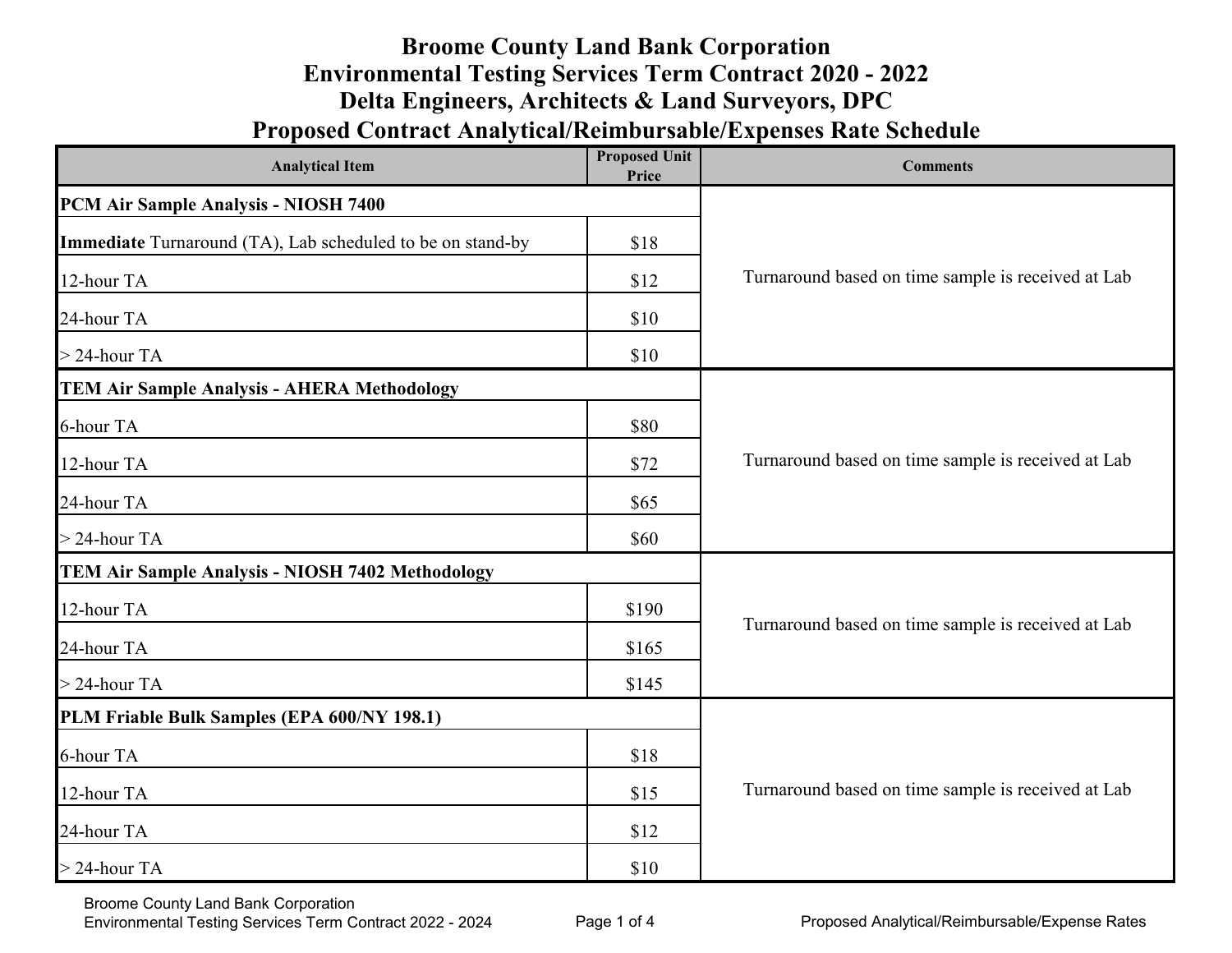| <b>Analytical Item</b>                                                       | <b>Proposed Unit</b><br>Price | <b>Comments</b>                                                                                                         |  |
|------------------------------------------------------------------------------|-------------------------------|-------------------------------------------------------------------------------------------------------------------------|--|
| <b>NOB Bulk Sample Preparation (for NY 198.6/198.4)</b>                      |                               |                                                                                                                         |  |
| <b>RUSH TA</b>                                                               | \$10                          | Turnaround based on time sample is received at Lab. NOB<br>Bulk Sample Prep Charge will be applied to each Bulk NOB     |  |
| 12-hour TA                                                                   | \$9                           | Sample submitted to the Lab whether it is analyzed or not, as<br>all samples are prepped but certain samples may not be |  |
| 24-hour TA                                                                   | \$8                           | analyzed based on "stop after 1st positive" protocol                                                                    |  |
| $>$ 24-hour TA                                                               | \$7                           |                                                                                                                         |  |
| PLM NOB Bulk Sample Analysis (NY 198.6)                                      |                               |                                                                                                                         |  |
| <b>RUSH TA</b>                                                               | \$18                          |                                                                                                                         |  |
| 12-hour TA                                                                   | \$15                          | Turnaround based on time sample is received at Lab                                                                      |  |
| 24-hour TA                                                                   | \$12                          |                                                                                                                         |  |
| $>$ 24-hour TA                                                               | \$10                          |                                                                                                                         |  |
| <b>TEM NOB Bulk Sample Analysis (NY 198.4)</b>                               |                               |                                                                                                                         |  |
| <b>RUSH TA</b>                                                               | \$50                          |                                                                                                                         |  |
| 12-hour TA                                                                   | \$45                          | Turnaround based on time sample is received at Lab                                                                      |  |
| 24-hour TA                                                                   | \$40                          |                                                                                                                         |  |
| $>$ 24-hour TA                                                               | \$35                          |                                                                                                                         |  |
| Spray-on Fireproofing containing Vermiculite (SOF-V Bulk Samples - NY 198.8) |                               |                                                                                                                         |  |
| 2 Day TA                                                                     | \$700                         | Turnaround based on time sample is received at Lab                                                                      |  |
| 3 Day TA                                                                     | \$475                         |                                                                                                                         |  |
| 1 Week TA                                                                    | \$375                         |                                                                                                                         |  |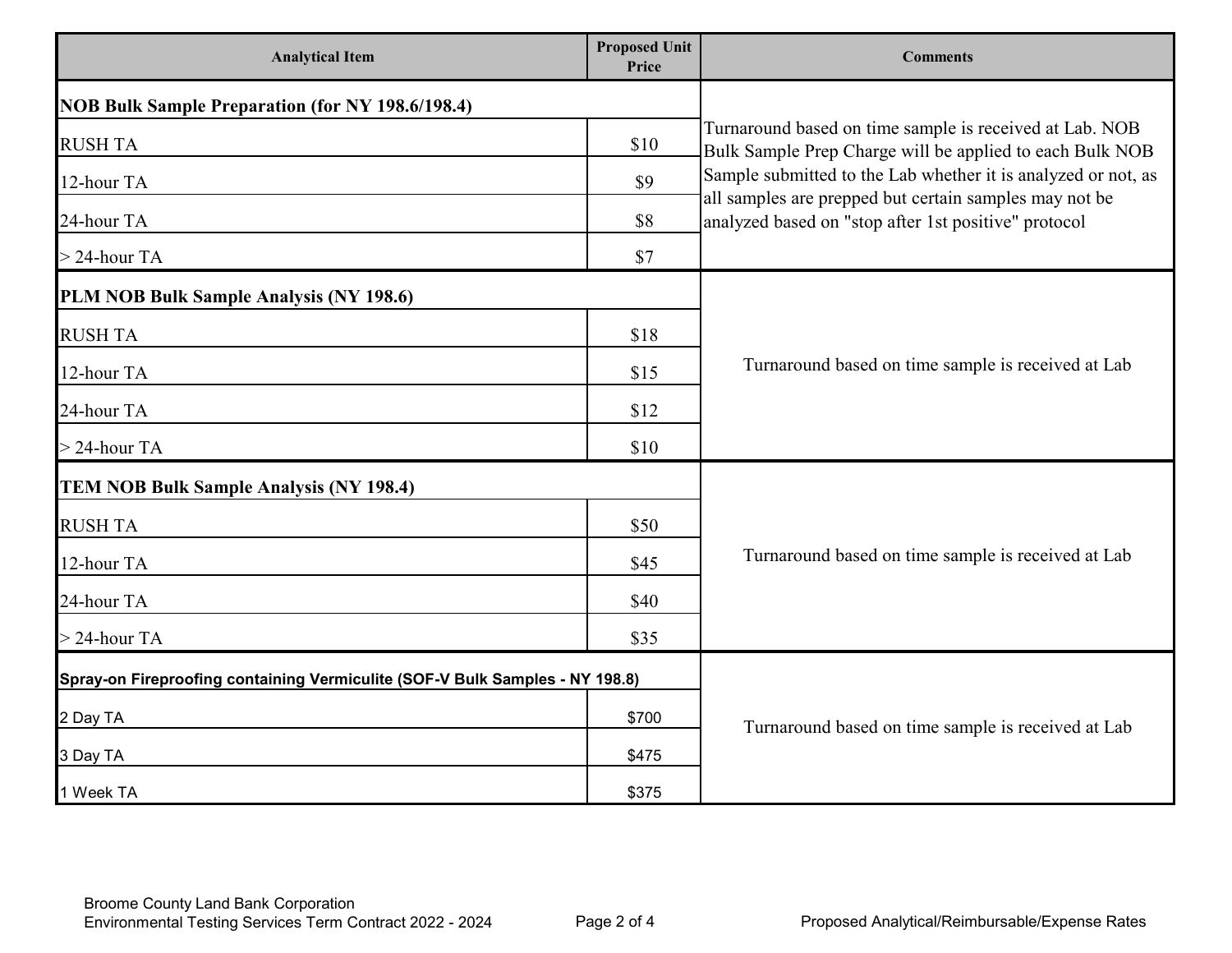| <b>Analytical Item</b>                             | <b>Proposed Unit</b><br>Price | <b>Comments</b>                                       |  |
|----------------------------------------------------|-------------------------------|-------------------------------------------------------|--|
| Lead Paint: Chip/Air/Wipe/Soil                     |                               |                                                       |  |
| 12-hour TA                                         | \$25                          | Turnaround based on time sample is received at Lab    |  |
| 24-hour TA                                         | \$20                          |                                                       |  |
| $>$ 24-hour TA                                     | \$15                          |                                                       |  |
| Microbiological (Mold)                             |                               |                                                       |  |
| Non-Viable Mold "Spore Trap" Air Samples, 24 hr TA | \$45                          |                                                       |  |
| Viable Mold Air samples, 5-10 day TAT              | \$50                          | Turnaround based on time sample is received at Lab    |  |
| Non-Viable Mold Bulk/Tape samples, 24 hr TAT       | \$35                          |                                                       |  |
| Viable Mold Bulk Culture samples, 5-10 day TAT     | \$55                          |                                                       |  |
| <b>PCB Sample Analysis</b>                         |                               |                                                       |  |
| Standard 5-7 Business Day TA                       | \$75                          | Turnaround based on time sample is received at Lab    |  |
| 48-hour TA                                         | \$115                         |                                                       |  |
| <b>TCLP-Lead Only</b>                              |                               |                                                       |  |
| Standard 5-7 Business Day TA                       | \$65                          | Turnaround based on time sample is received at Lab    |  |
| 48-hour TA                                         | \$85                          |                                                       |  |
| 24-hour TA                                         | \$125                         |                                                       |  |
| <b>Mercury Sampling</b>                            |                               |                                                       |  |
| Vapor/Air Real-Time Monitoring - Hg Vapor Analyzer | \$550                         | Daily Rate for Lumex 915 Mercury "Real Time" Analyzer |  |
| Surface Wipe Sampling, 48-hour TA                  | \$50                          | Turnaround based on time sample is received at Lab    |  |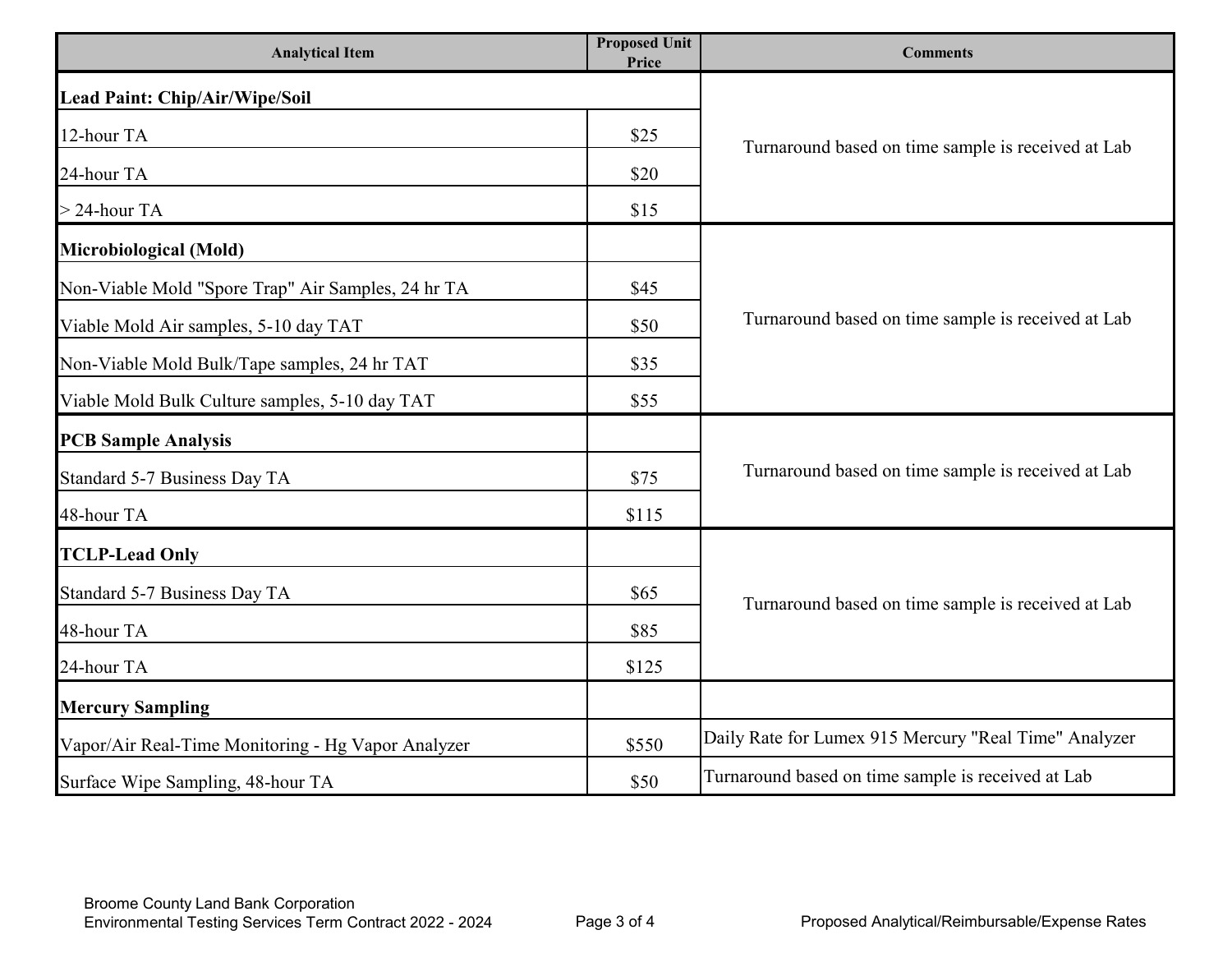| <b>Reimbursable Expenses</b>                    | <b>Proposed</b><br>Cost | <b>Comments</b>                                              |
|-------------------------------------------------|-------------------------|--------------------------------------------------------------|
|                                                 |                         | NYS DOL Engineering Services Fee for Variance Petition.      |
| Variance Petition Fee                           | \$350                   | Does not include Labor required to prepare Variance Petition |
| PRINTS (ANY SIZE)                               | \$0.25/SF               |                                                              |
| <b>VELLUM</b>                                   | \$0.50/SF               |                                                              |
| <b>MYLAR</b>                                    | \$0.75/SF               |                                                              |
| <b>PHOTOCOPIES</b>                              | \$0.10/SHEET            |                                                              |
| OVERNIGHT SHIPPING (UPS, FEDERAL EXPRESS, ETC.) | AT COST                 |                                                              |
| FILM AND PHOTO DEVELOPING                       | AT COST                 |                                                              |
| <b>SUBCONTTRACT SERVICES</b>                    | $COST + 10\%$           |                                                              |
| <b>CONSUMABLE INSPECTION SUPPLIES</b>           | AT COST                 |                                                              |

#### **Proposed Laboratories for Analytical Services:**

**PCM Air Sample Analysis:** United Ideas, Inc. and AmeriSci New York Corp.

**TEM Air Sample Analysis and ALL Asbestos Bulk Sample Analysis except SOF-V:** AmeriSci New York Corp. (MBE)

**SOF-V Asbestos Bulk Sample Analysis:** AmeriSci New York Corp. (MBE)

**Lead Air/Wipe/Soil/Chip Confirmation, PCB, TCLP and Hg Sample Analysis; PCB:** Schneider Laboratories Global, Inc. (WBE)

**Microbiological Air/Bulk Sample Analysis:** Hayes Microbial Consulting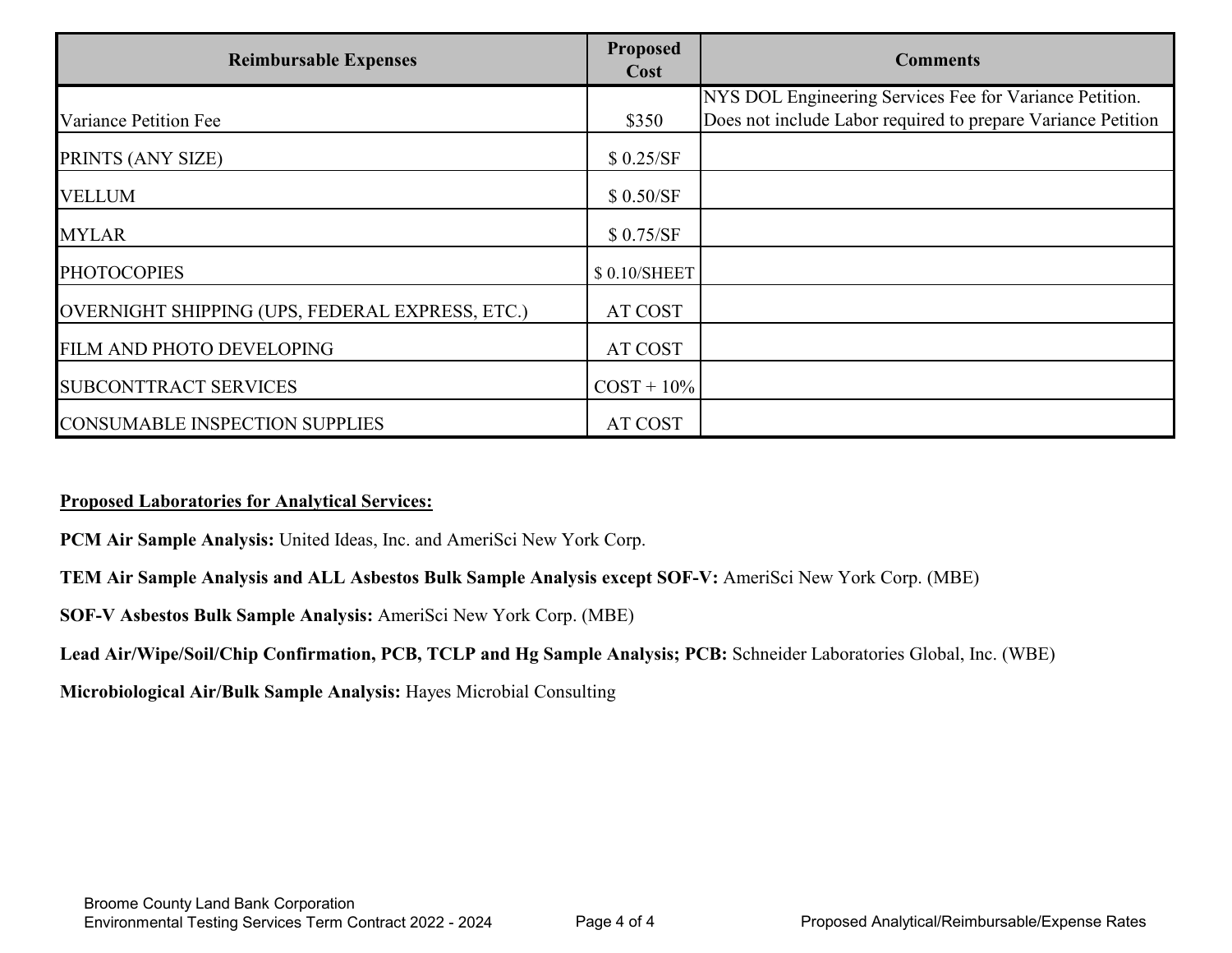### Exhibit B

| <b>Broome County Land Bank Corporation</b><br>Keystone Environmental Services (Division of Keystone Material Testing, LLC)<br>2022-2024 Term Contract Rate Schedule - Labor Discipline | <b>Environmental Testing Services Term Contract</b>       |                                   |  |
|----------------------------------------------------------------------------------------------------------------------------------------------------------------------------------------|-----------------------------------------------------------|-----------------------------------|--|
| <b>Labor Discipline</b>                                                                                                                                                                | <b>Proposed Unit Price</b>                                | <b>Comments</b>                   |  |
| Member/Director                                                                                                                                                                        | \$120.00/hour                                             |                                   |  |
| NYS Licensed Professional Engineer                                                                                                                                                     | \$120.00/hour                                             |                                   |  |
| Project Manager                                                                                                                                                                        | \$90.00/hour                                              |                                   |  |
| Sr. Environmental Scientist/Industrial Hygienist                                                                                                                                       | \$ 85.00/hour                                             |                                   |  |
| Environmental Scientist/Industrial Hygienist                                                                                                                                           | \$ 80.00/hour                                             |                                   |  |
| Environmental Field Technician                                                                                                                                                         | \$75.00/hour                                              |                                   |  |
| <b>US EPA/NYS Certified Lead Risk Assessor</b>                                                                                                                                         | \$ 85.00/hour                                             |                                   |  |
| <b>US EPA/NYS Certified Lead Inspector</b>                                                                                                                                             | \$75.00/hour                                              |                                   |  |
| US EPA/NYS Certified Lead Inspector with XRF                                                                                                                                           | \$125.00/hour<br>\$950.00/per day & \$475.00/per half day |                                   |  |
| NYSDOL Certified Asbestos Building Inspector                                                                                                                                           | \$75.00/hour                                              |                                   |  |
| NYSDOL Certified Asbestos Project Designer                                                                                                                                             | \$ 85.00/hour                                             |                                   |  |
| NYSDOL Certified Asbestos Project Monitor/<br>Air Sampling Technician                                                                                                                  | \$ 65.00/hour                                             |                                   |  |
| NYSDOL/EPA Certified Asbestos Project<br>Administrator/Management Planner                                                                                                              | \$ 65.00/hour                                             |                                   |  |
| <b>NYSDOL Certified Mold Assessor</b>                                                                                                                                                  | \$ 85.00/hour                                             |                                   |  |
| Certified Thermal Imaging Level I Technician with<br><b>Thermal Camera</b>                                                                                                             | \$110.00/hour                                             |                                   |  |
| <b>NEHA Certified Radon Measurement Technician</b>                                                                                                                                     | \$ 85.00/hour                                             |                                   |  |
| NEHA Certified Healthy Home Inspector                                                                                                                                                  | \$ 85.00/hour                                             |                                   |  |
| NYSDOS Certified Home Inspector                                                                                                                                                        | \$ 85.00/hour                                             |                                   |  |
| <b>NYSDEC Certified Pest Inspector</b>                                                                                                                                                 | \$ 85.00/hour                                             |                                   |  |
| NYSDEC Certified Erosion and Sediment Control<br>Professional                                                                                                                          | \$ 85.00/hour                                             |                                   |  |
| NEHA Certified Soil Vapor Remediation Installer                                                                                                                                        | \$75.00/hour                                              |                                   |  |
| NEHA Certified Soil Vapor Remediation Laborer                                                                                                                                          | \$ 65.00/hour                                             |                                   |  |
| <b>CADD Technician</b>                                                                                                                                                                 | \$ 60.00/hour                                             |                                   |  |
| Administration                                                                                                                                                                         | \$60.00/hour                                              |                                   |  |
| Reinforcing Steel Technician/Inspector                                                                                                                                                 | \$70.00/hour                                              |                                   |  |
| Structural Steel Technician/Inspector                                                                                                                                                  | \$150.00/hour                                             |                                   |  |
| <b>USDOT Nuclear Density Gauge Certified</b><br>Soil Technician                                                                                                                        | \$70.00/hour<br>\$400.00/per day & \$200.00/per half day  | Does not include<br>gauge rental. |  |
| <b>USDOT Nuclear Density Gauge Certified</b><br>Asphalt Technician                                                                                                                     | \$70.00/hour<br>\$400.00/per day & \$200.00/per half day  | Does not include<br>gauge rental. |  |
| <b>ACI Concrete Technician</b>                                                                                                                                                         | \$70.00/hour<br>\$400.00/per day & \$200.00/per half day  |                                   |  |
|                                                                                                                                                                                        | \$70.00/hour                                              |                                   |  |

### **Additional Labor Cost Data:**

Masonry Technician

**(1)** Full Day Rates – Apply for 4-8 Hours, Portal to Portal **(3)** Hourly Rates – Apply for Portal to Portal **(2)** Half Day Rates – Apply for up to 3.75 Hours, Portal to Portal

\$400.00/per day & \$200.00/per half day

8 Hours, Portal to Port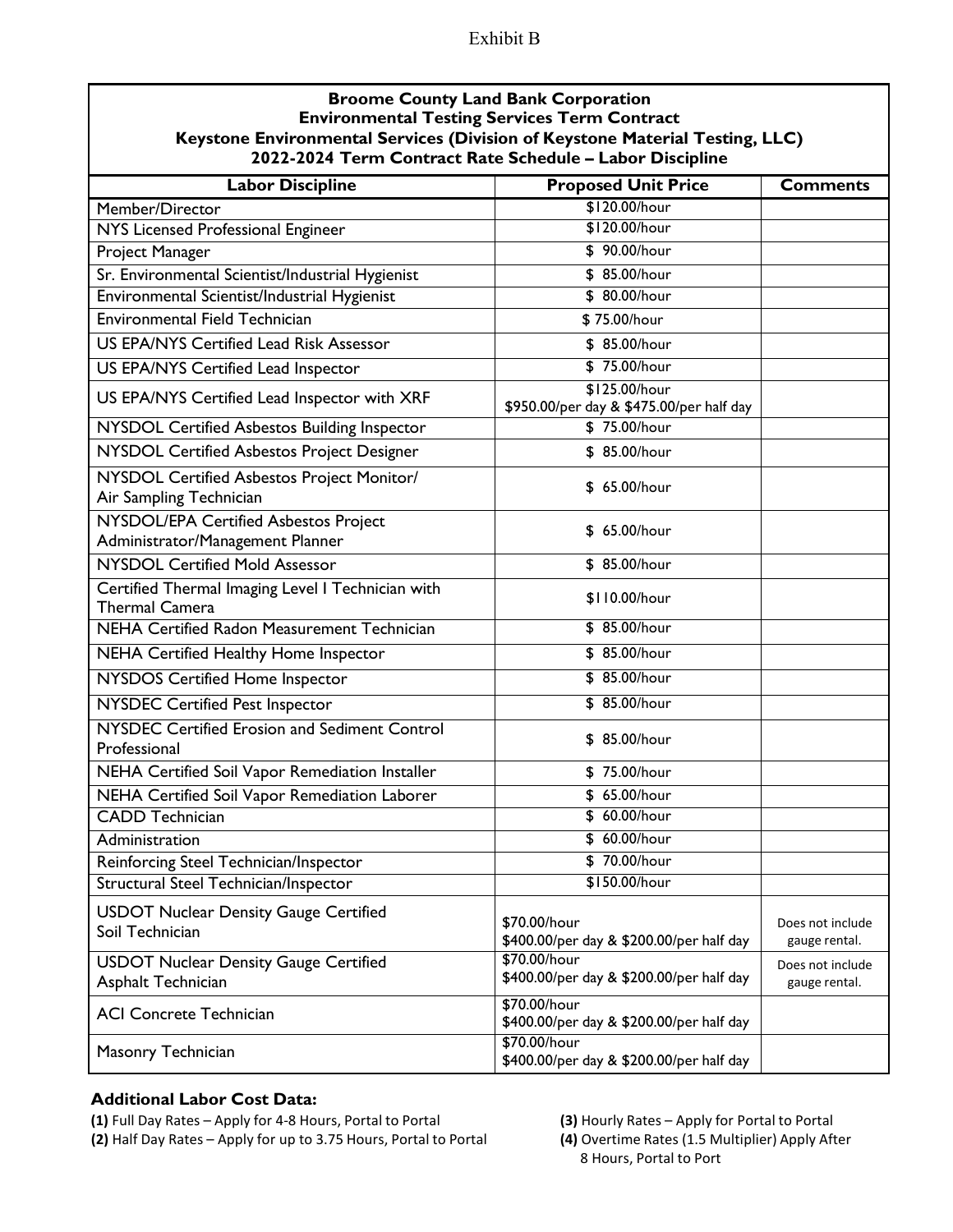|        | <b>Analytical Item</b>                                        | <b>Proposed</b><br><b>Unit Price</b> | <b>Comments</b>                                                           |
|--------|---------------------------------------------------------------|--------------------------------------|---------------------------------------------------------------------------|
|        | PCM Air Sample Analysis - NIOSH 7400                          |                                      |                                                                           |
|        | Immediate Turnaround (TA), Lab scheduled to be on stand-by    | \$13.00                              |                                                                           |
|        | 12-hour TA                                                    | \$12.00                              | Turnaround based on time<br>sample is received at Lab.                    |
|        | 24-hour TA                                                    | \$11.00                              |                                                                           |
|        | >24-hour TA                                                   | \$10.00                              |                                                                           |
|        | TEM Air Sample Analysis - AHERA Methodology                   |                                      |                                                                           |
|        | 6-hour TA                                                     | \$117.00                             | Turnaround based on time                                                  |
|        | 12-hour TA                                                    | \$78.00                              | sample is received at Lab.                                                |
|        | 24-hour TA                                                    | \$65.00                              |                                                                           |
|        | >24-hour TA                                                   | \$52.00                              |                                                                           |
|        | TEM Air Sample Analysis - NIOSH 7402 Methodology              |                                      | Turnaround based on time                                                  |
|        | 12-hour TA                                                    | \$198.00                             | sample is received at Lab.                                                |
|        | 24-hour TA                                                    | \$143.00                             | Analysis cost does not<br>include labor/fees to                           |
|        | >24-hour TA                                                   | \$143.00                             | resubmit failing PCM sample                                               |
|        |                                                               |                                      | for TEM Analysis (if needed).                                             |
|        | PLM Friable Bulk Samples (EPA 600/NY 198.1)                   |                                      |                                                                           |
|        | 6-hour TA                                                     | \$20.00                              | Turnaround based on time                                                  |
|        | 12-hour TA                                                    | \$18.00                              | sample is received at Lab.                                                |
| S      | 24-hour TA                                                    | \$16.00                              |                                                                           |
| O      | >24-hour TA                                                   | \$15.00                              |                                                                           |
|        | NOB Bulk Sample Preparation (for NY 198.6/198.4)              |                                      | Turnaround based on time sample is                                        |
|        | Immediate Turnaround (TA), Lab scheduled to be on stand-by    | \$13.00                              | received at Lab. NOB Bulk Sample<br>Prep Charge will be applied to each   |
|        | 12-hour TA                                                    | \$13.00                              | <b>Bulk NOB Sample submitted</b><br>whether it is analyzed or not, as all |
| ASBEST | 24-hour TA                                                    | \$13.00                              | samples are prepped but certain<br>samples may not be analyzed base       |
|        | >24-hour TA                                                   | \$13.00                              | on "stop after first positive"<br>protocol.                               |
|        | PLM NOB Bulk Sample Analysis (NY 198.6)                       |                                      |                                                                           |
|        | 6-hour TA                                                     | \$26.00                              | Turnaround based on time                                                  |
|        | 12-hour TA                                                    | \$25.00                              | sample is received at Lab.                                                |
|        | 24-hour TA                                                    | \$24.00                              |                                                                           |
|        | >24-hour TA                                                   | \$23.00                              |                                                                           |
|        | TEM NOB Bulk Sample Analysis (NY 198.4)                       |                                      |                                                                           |
|        | 6-hour TA                                                     | \$59.00                              | Turnaround based on time                                                  |
|        | 12-hour TA                                                    | \$54.00                              | sample is received at Lab.                                                |
|        | 24-hour TA                                                    | \$47.00                              |                                                                           |
|        | >24-hour TA                                                   | \$40.00                              |                                                                           |
|        | Sprayed on Fireproofing Vermiculite (S0F-V) ELAP Method 198.8 |                                      |                                                                           |
|        | 2 Day TA                                                      | \$842.00                             |                                                                           |
|        | 3 Day TA                                                      | \$561.00                             | Turnaround based on time                                                  |
|        | 4 Day TA                                                      | \$496.00                             | sample is received at Lab.                                                |
|        | I Week TA                                                     | \$310.00                             |                                                                           |
|        | 2 Week TA                                                     | \$275.00                             |                                                                           |

#### **Additional Information:**

**(1)** Analysis fee's only, does not include labor for sampling.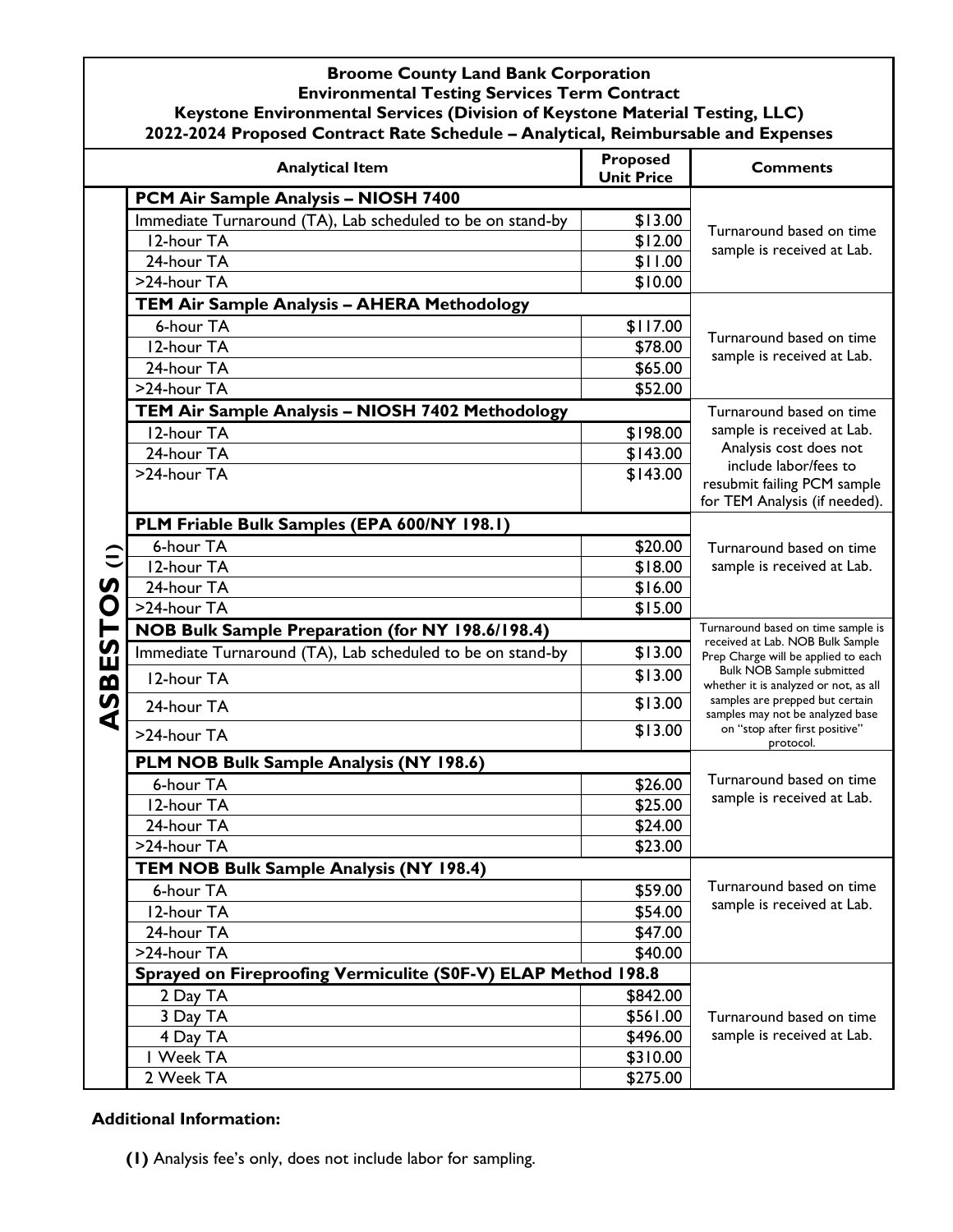|                        | <b>Broome County Land Bank Corporation</b><br><b>Environmental Testing Services Term Contract</b><br>Keystone Environmental Services (Division of Keystone Material Testing, LLC)<br>2022-2024 Proposed Contract Rate Schedule - Analytical, Reimbursable and Expenses                                                                                                                                                                                                                                                                                                                                                                                                                             |                                                                                                                                                             |                                                                                                                                                                                                               |  |
|------------------------|----------------------------------------------------------------------------------------------------------------------------------------------------------------------------------------------------------------------------------------------------------------------------------------------------------------------------------------------------------------------------------------------------------------------------------------------------------------------------------------------------------------------------------------------------------------------------------------------------------------------------------------------------------------------------------------------------|-------------------------------------------------------------------------------------------------------------------------------------------------------------|---------------------------------------------------------------------------------------------------------------------------------------------------------------------------------------------------------------|--|
|                        | <b>Analytical Item</b>                                                                                                                                                                                                                                                                                                                                                                                                                                                                                                                                                                                                                                                                             | Proposed<br><b>Unit Price</b>                                                                                                                               | <b>Comments</b>                                                                                                                                                                                               |  |
| INDOOR AIR QUALITY (1) | Non-Viable Mold "Spore Trap" Air Samples (24hr TA)<br>Viable Mold Air Samples (5-10 Day TA)<br>Non-Viable Mold Bulk/Tape Samples (24hr TA)<br>Viable Mold Bulk Culture Samples (5-10 Day TA)<br>Total Count & ID of Bacteria from Wipe Samples (5-7 day TA)<br>Legionella Pneumophila Detection with N:6 Air Sampler<br>Total or Respirable Crystalline Silica, Alpha Quartz,<br>Crystobalite and Tridymite, NIOSH 7500 MOD (7-10 Day<br>TA)<br>Sewage Screen Wipe Sample (5-7 Day TA)<br>Formaldehyde<br>Carbon Monoxide<br><b>Carbon Dioxide</b><br>Radon<br>EPA T0-15 VOC's with TIC's (5-7 Day TA)<br>Methamphetamine - Wipe Analysis by ESI-LL/MS Using<br>Modified NIOSH 9111. (7-10 Day TA) | \$60.00<br>\$75.00<br>\$60.00<br>\$85.00<br>\$85.00<br>\$130.00<br>\$140.00<br>\$135.00<br>\$37.00<br>\$35.00<br>\$35.00<br>\$35.00<br>\$425.00<br>\$150.00 | Turnaround based on time<br>sample is received at Lab.<br><b>Detector Tubes</b><br><b>Detector Tubes</b><br><b>Detector Tubes</b><br>Passive Screen<br>Turnaround based on time<br>sample is received at Lab. |  |
| $\widehat{=}$<br>PCB   | PCB Bulk Sample Analysis - EPA 8082 (Caulks)<br>Bulk Standard (5-7 Business Day TA)<br>Bulk (48-hour TA)<br>PCB Wipe Per EPA 8082<br>PCB Air Per NIOSH 5503 (5 Day TA)                                                                                                                                                                                                                                                                                                                                                                                                                                                                                                                             | \$124.00<br>\$175.00<br>\$98.00<br>\$95.00                                                                                                                  | Turnaround based on time<br>sample is received at Lab.                                                                                                                                                        |  |
|                        | Lead Paint: Chip/Air/Wipe/Soil<br>12-hour TA<br>24-hour TA<br>>24-hour TA                                                                                                                                                                                                                                                                                                                                                                                                                                                                                                                                                                                                                          | \$20.00<br>\$17.00<br>\$13.00                                                                                                                               | Turnaround based on time<br>sample is received at Lab.                                                                                                                                                        |  |
| LEAD <sup>(</sup>      | <b>TCLP-Lead Only</b><br>Standard 5-7 Business Day TA<br>48-hour TA<br>24-hour TA<br><b>Lead in Water</b><br>Drinking Water (5-7 Day TA)                                                                                                                                                                                                                                                                                                                                                                                                                                                                                                                                                           | \$124.00<br>\$195.00<br>\$260.00<br>\$26.00                                                                                                                 | Turnaround based on time<br>sample is received at Lab.                                                                                                                                                        |  |
|                        | Vapor/Air Real - Time Monitoring- Hg Vapor Analyzer                                                                                                                                                                                                                                                                                                                                                                                                                                                                                                                                                                                                                                                | $Cost + 15%$                                                                                                                                                | Does Not Include Labor<br>For Sampling                                                                                                                                                                        |  |
| MERCURY (I)            | Surface Wipe Sampling (48-hour TA)                                                                                                                                                                                                                                                                                                                                                                                                                                                                                                                                                                                                                                                                 | \$65.00                                                                                                                                                     | Turnaround based on time<br>sample is received at Lab.                                                                                                                                                        |  |

## **Additional Information:**

**(1)** Analysis fee's only, does not include labor for sampling.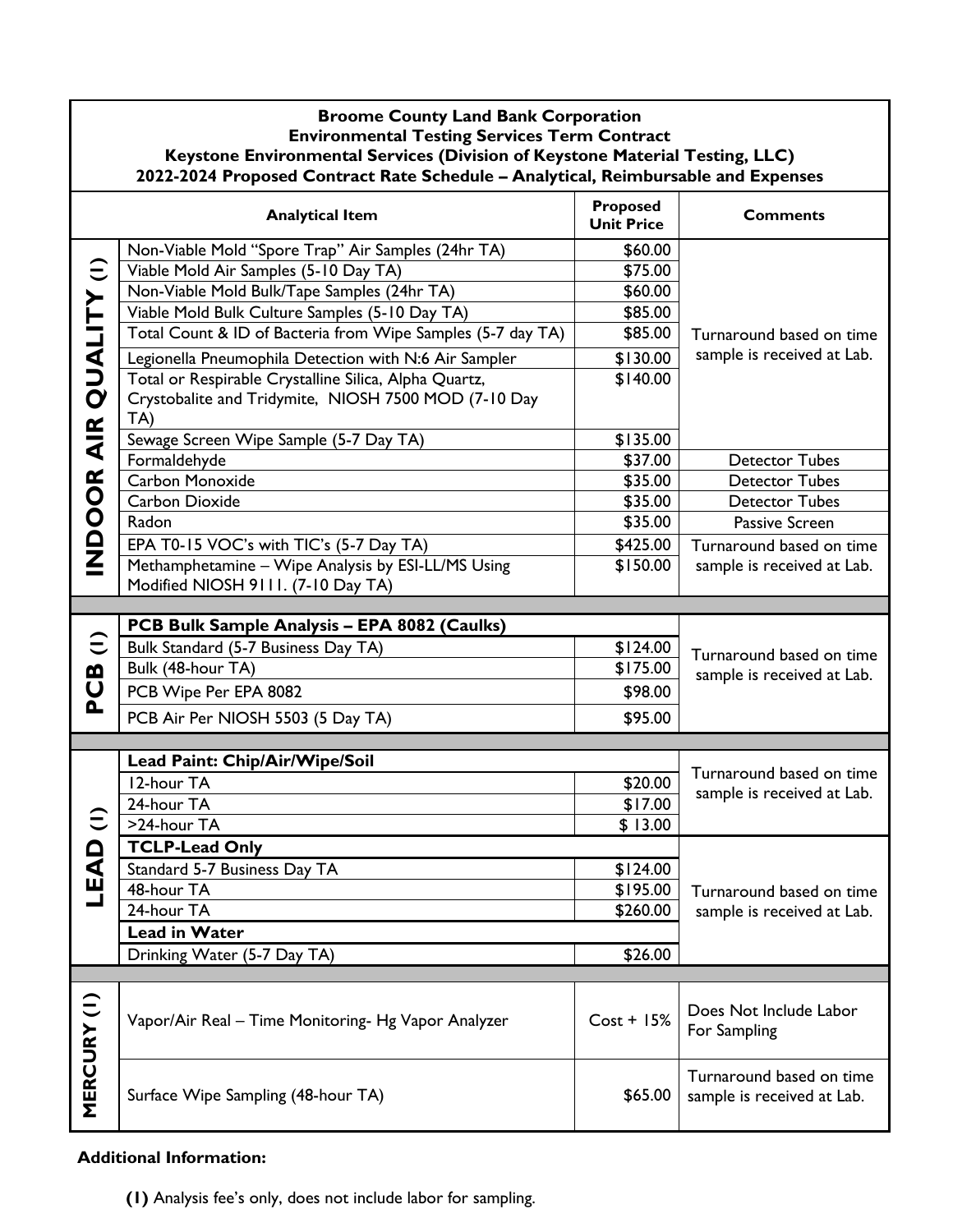| <b>Broome County Land Bank Corporation</b>                                        |
|-----------------------------------------------------------------------------------|
| <b>Environmental Testing Services Term Contract</b>                               |
| Keystone Environmental Services (Division of Keystone Material Testing, LLC)      |
| 2022-2024 Proposed Contract Rate Schedule - Analytical, Reimbursable and Expenses |

|       | <b>Analytical Item</b>                     | <b>Proposed</b><br><b>Unit Price</b> | <b>Comments</b>                                               |
|-------|--------------------------------------------|--------------------------------------|---------------------------------------------------------------|
|       | Total ICP per metal EPA 200.7              | \$16.00                              |                                                               |
|       | Total ICP per metal EPA 200.8 low level    | \$20.00                              |                                                               |
|       | Total Mercury EPA 245.1                    | \$33.00                              |                                                               |
|       | Chromium, Hexavalent (Cr+6)                | \$33.00                              |                                                               |
|       | Calculated Hardness by EPA 200.7           | \$32.00                              |                                                               |
|       | EPA 6010 ICP per metal                     | \$16.00                              |                                                               |
|       | Total Mercury EPA 7041                     | \$16.00                              |                                                               |
|       | <b>Target Analyte List Metals</b>          | \$182.00                             |                                                               |
|       | Metals Digestion (Only for Single Metal)   | \$13.00                              |                                                               |
|       | <b>Priority Pollutant Metals</b>           | \$146.00                             |                                                               |
|       | <b>Total RCRA Metals</b>                   | \$130.00                             |                                                               |
|       | <b>EPA 624</b>                             | \$130.00                             |                                                               |
|       | EPA 624/603 TTO VOC                        | \$189.00                             |                                                               |
|       | EPA 608 PCB's                              | \$111.00                             |                                                               |
|       | EPA 8260 STARS List                        | \$135.00                             |                                                               |
|       | EPA 8270 B/N STARS List                    | \$198.00                             |                                                               |
|       | <b>EPA 8260 TCL</b>                        | \$135.00                             |                                                               |
|       | <b>EPA 8270 TCL</b>                        | \$295.00                             |                                                               |
|       | EPA 8015 Glycols                           | \$124.00                             | Analysis Fee Only -<br>Does Not Include Labor For<br>Sampling |
|       | <b>EPA 8082 PCB's</b>                      | \$111.00                             |                                                               |
| WATER | <b>EPA 8082 PCB's</b>                      | \$98.00                              |                                                               |
|       | EPA 8082 PCB/Pesticides                    | \$241.00                             | Standard                                                      |
|       | EPA 8270 SIM (1,4 Dioxane)                 | \$228.00                             | <b>Turnaround Time</b><br>Between 5-10 Days.                  |
|       | EPA 537 Modified (PFOA/PFOS) Subcontracted | \$425.00                             |                                                               |
|       | <b>EPA 524.2 VOC NY</b>                    | \$111.00                             |                                                               |
|       | EPA 525 SVOC (Synthetic Organic Chemicals) | \$295.00                             |                                                               |
|       | EPA 531.1 Carbamate Pesticides             | \$295.00                             |                                                               |
|       | EPA 547 Glyphosate                         | \$195.00                             |                                                               |
|       | <b>EPA 524.2 VOC NY</b>                    | \$111.00                             |                                                               |
|       | EPA 525 SVOC (Synthetic Organic Chemicals) | \$295.00                             |                                                               |
|       | EPA 531.1 Carbamate Pesticides             | \$295.00                             |                                                               |
|       | EPA 547 Glyphosate                         | \$195.00                             |                                                               |
|       | EPA 548 Endothall                          | \$260.00                             |                                                               |
|       | EPA 549 Diquat                             | \$270.00                             |                                                               |
|       | <b>EPA 504</b>                             | \$125.00                             |                                                               |
|       | <b>EPA 515</b>                             | \$210.00                             |                                                               |
|       | EPA 505 Pesticides/PCB's                   | \$195.00                             |                                                               |
|       | Alkalinity                                 | \$26.00                              |                                                               |
|       | Ammonia                                    | \$26.00                              |                                                               |
|       | BOD <sub>5</sub>                           | \$44.00                              |                                                               |
|       | <b>Bromide</b>                             | \$26.00                              |                                                               |
|       | CBOD5                                      | \$42.00                              |                                                               |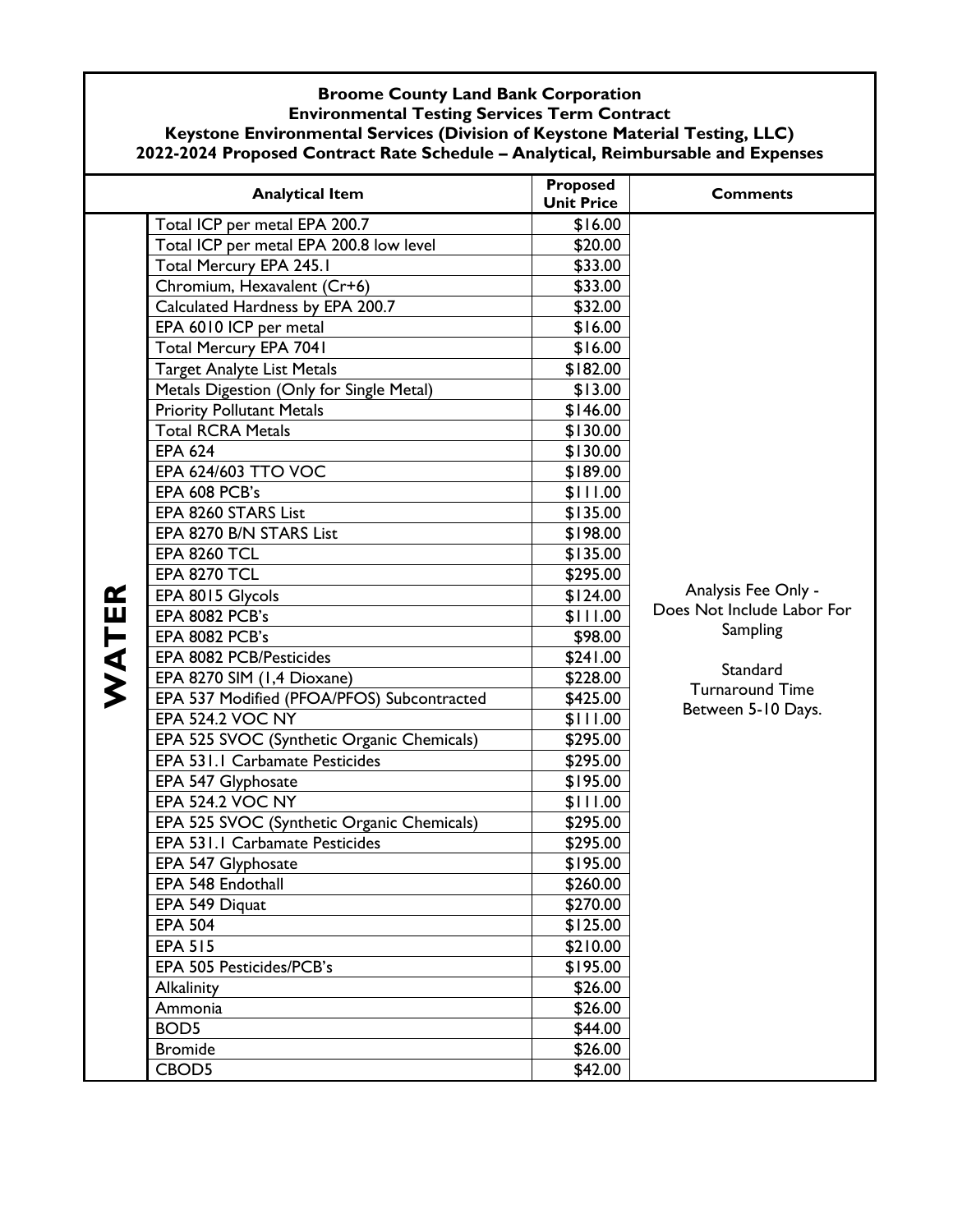|       | <b>Analytical Item</b>                           | Proposed<br><b>Unit Price</b> | <b>Comments</b>            |
|-------|--------------------------------------------------|-------------------------------|----------------------------|
|       | Chloride                                         | \$24.00                       |                            |
|       | <b>COD</b>                                       | \$39.00                       |                            |
|       | Cyanide, Total                                   | \$52.00                       |                            |
|       | Nitrate                                          | \$26.00                       |                            |
|       | <b>Nitrite</b>                                   | \$26.00                       |                            |
|       | Oil and Grease                                   | \$52.00                       |                            |
|       | pH (Lab)                                         | \$5.00                        | Analysis Fee Only -        |
| WATER | Phenols, Total                                   | \$46.00                       | Does Not Include Labor For |
|       | Phosphorus, Total                                | \$24.00                       | Sampling                   |
|       | <b>Sulfate</b>                                   | \$26.00                       |                            |
|       | <b>TDS</b>                                       | \$24.00                       | Standard                   |
|       | TKN                                              | \$33.00                       | Turnaround Time            |
|       | <b>Total Organic Carbon</b>                      | \$52.00                       | Between 5-10 Days.         |
|       | <b>TSS</b>                                       | \$24.00                       |                            |
|       | <b>TVSS</b>                                      | \$26.00                       |                            |
|       | <b>Total Coliform (Drinking Water)</b>           | \$24.00                       |                            |
|       | Fecal Coliform (Waste Water)                     | \$33.00                       |                            |
|       | HPC (Drinking Water)                             | \$26.00                       |                            |
|       | Benzene, Toluene, Ethylbenzene and Xylene (BTEX) | \$117.00                      |                            |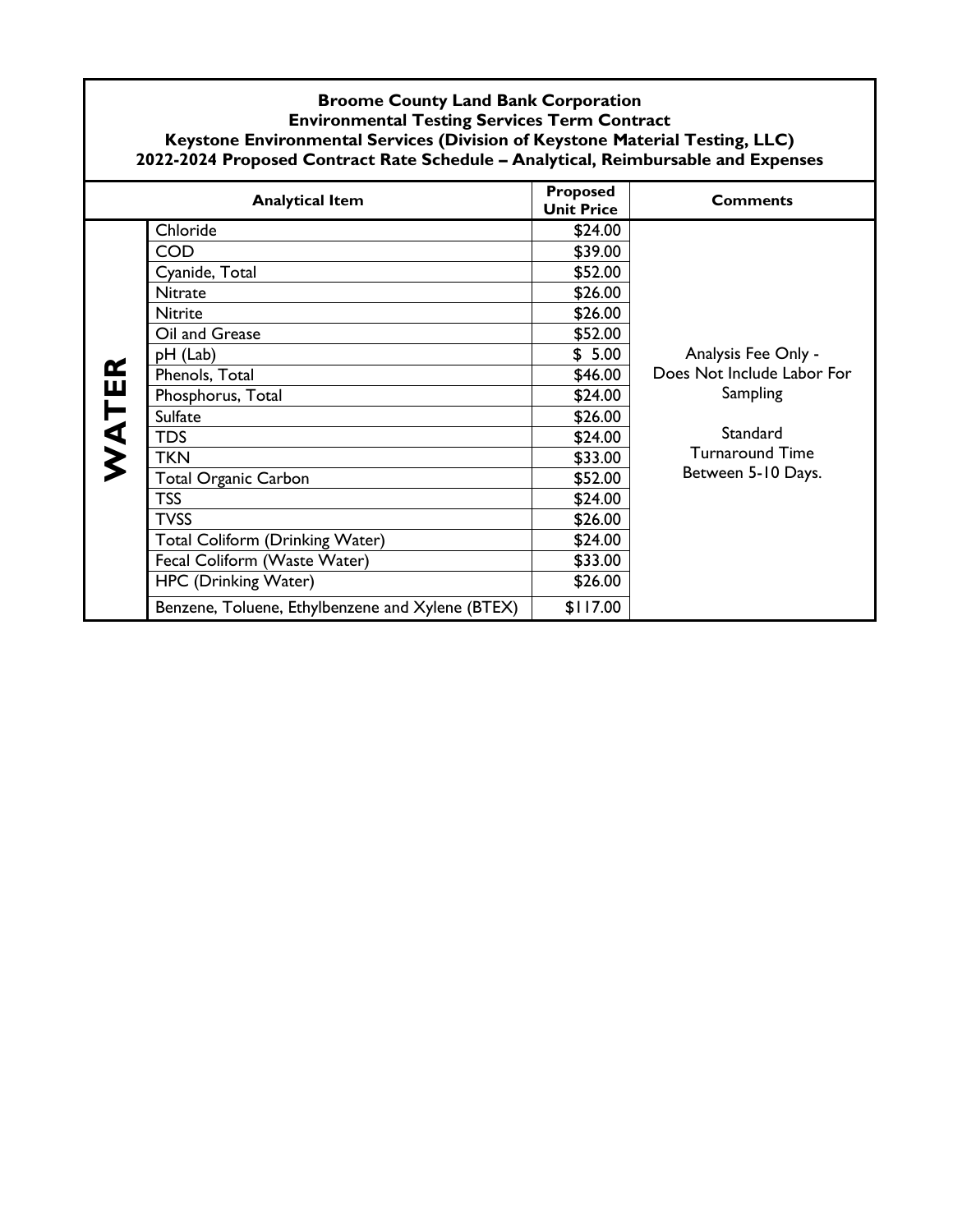|          | <b>Analytical Item</b>                           | <b>Proposed</b><br><b>Unit Price</b> | <b>Comments</b>                                               |
|----------|--------------------------------------------------|--------------------------------------|---------------------------------------------------------------|
|          | <b>Total RCRA Metals</b>                         | \$130.00                             |                                                               |
|          | <b>Target Analyte List Metals</b>                | \$182.00                             |                                                               |
|          | Total Mercury EPA 7041                           | \$33.00                              |                                                               |
|          | EPA 8260 STARS List                              | \$130.00                             |                                                               |
|          | EPA 8270 B/N STARS List                          | \$195.00                             | Analysis Fee Only -<br>Does Not Include Labor For<br>Sampling |
|          | <b>EPA 8260 TCC</b>                              | \$130.00                             |                                                               |
|          | <b>EPA 8270 TCC</b>                              | \$293.00                             |                                                               |
|          | EPA 8082 PCB/PESTICIDES                          | \$111.00                             |                                                               |
|          | EPA 8270 SIM (1,4 Dioxane)                       | \$228.00                             |                                                               |
| <u>ທ</u> | <b>TCLP Metals</b>                               | \$130.00                             |                                                               |
|          | <b>TCLP VOC</b>                                  | \$130.00                             |                                                               |
| SOILS    | <b>TCLP SVOC</b>                                 | \$260.00                             | Standard                                                      |
|          | <b>TCLP Pesticides</b>                           | \$150.00                             | <b>Turnaround Time</b>                                        |
|          | <b>TCLP Herbicides</b>                           | \$189.00                             | Between 5-10 Days.                                            |
|          | <b>TCLP ZHE Extraction</b>                       | \$105.00                             |                                                               |
|          | <b>TCLP Extraction 1311</b>                      | \$65.00                              |                                                               |
|          | <b>Full TCLP with Extractions</b>                | \$105.00                             |                                                               |
|          | Ignitability EPA 1010                            | \$52.00                              |                                                               |
|          | <b>PH</b>                                        | \$13.00                              |                                                               |
|          | Reactivity to Sulfide & Cyanide                  | \$117.00                             |                                                               |
|          | Benzene, Toluene, Ethylbenzene and Xylene (BTEX) | \$117.00                             |                                                               |
|          | <b>Hexavalent Chromium</b>                       | \$82.00                              |                                                               |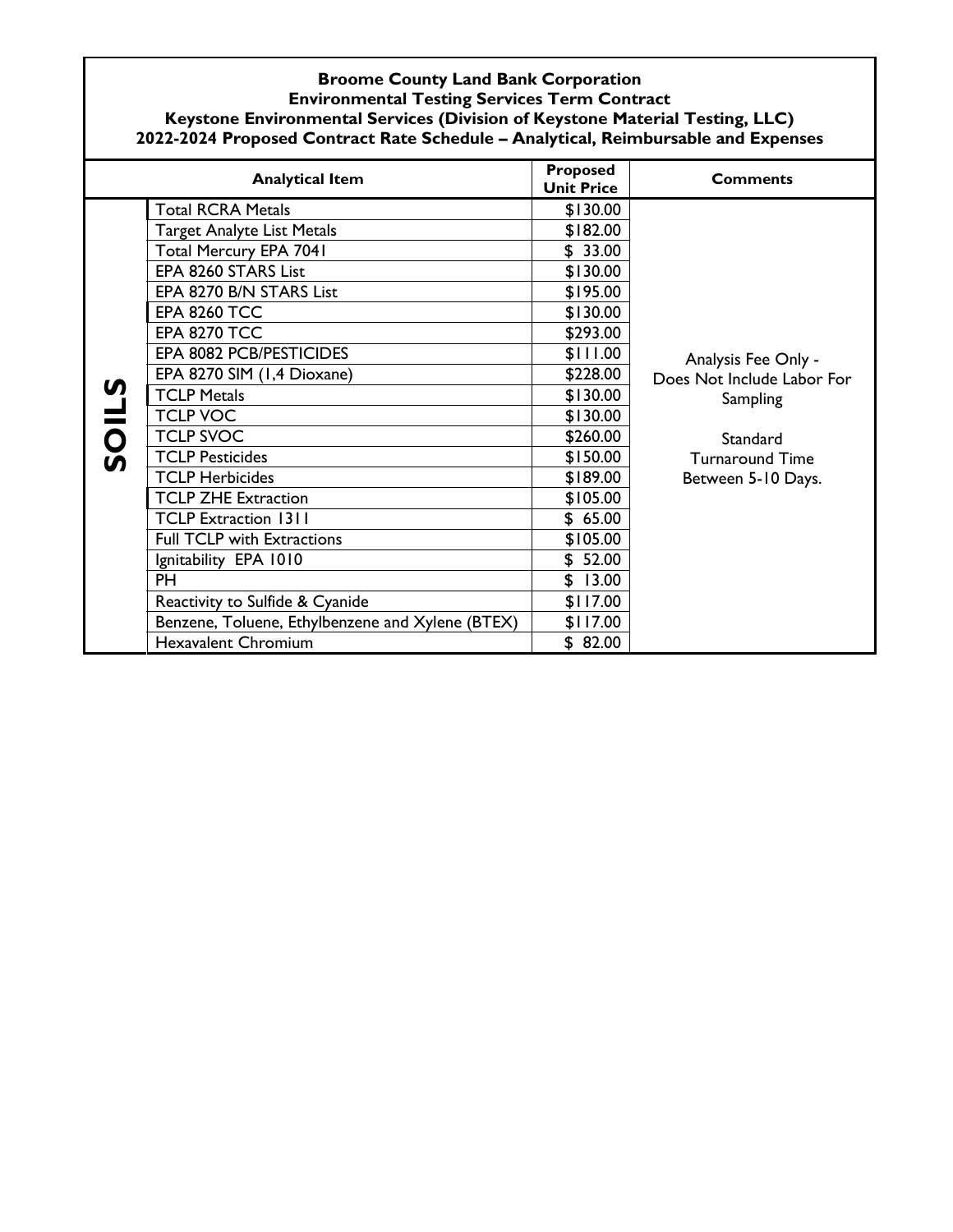|                         | <b>Analytical Item</b>                         | <b>Proposed Unit</b><br><b>Price</b> | <b>Comments</b>                   |
|-------------------------|------------------------------------------------|--------------------------------------|-----------------------------------|
|                         | ASTM C39 : Compressive Strength Test/Hold      |                                      |                                   |
|                         | <b>Cylinders Fabricated by KMT</b>             | \$15.00/Cylinder                     |                                   |
|                         | Cylinders Fabricated by Others                 | \$18.00/Cylinder                     |                                   |
|                         | <b>ASTM C109: Mortar Cubes</b>                 | \$40.00/Set of 3                     |                                   |
| LAB<br>STING            | ASTM C1019: Grout and Observation              | \$55.00/Set of 4                     |                                   |
|                         | ASTM C117: Material Finer than 75 um (No. 200  |                                      |                                   |
|                         | Sieve) in Mineral Aggregates by Washing        | \$40.00/Each                         |                                   |
| Ŵ                       | ASTM C136: Sieve Analysis of Fine and          |                                      |                                   |
|                         | Coarse Aggregates                              | \$65.00/Each                         |                                   |
|                         | ASTM D4318: Atterberg Limits                   | \$95.00/Each                         |                                   |
| $\Delta$                | ASTM D422: Particle Size Analysis with         |                                      |                                   |
| $\overline{\mathbf{r}}$ | Hydrometer                                     | \$125.00/Each                        |                                   |
| <b>N-HOUSE</b><br>Щ     | <b>ASTM D698: Standard Proctor Test</b>        | \$140.00/Each                        |                                   |
| $\ddot{F}$              | <b>ASTM D1557: Modified Proctor Test</b>       | \$160.00/Each                        |                                   |
| ΜÁ<br>Σ                 | Slab Moisture Vapor Testing (Per Testing Site) | \$35.00                              | Does Not Include Labor to Install |
|                         | Rapid Rh Slab Moisture Vapor Testing           |                                      |                                   |
|                         | (Per Sensor Site)                              | \$100.00                             | Does Not Include Labor to Install |
|                         | Bid Document - Outside Printing                | $Cost + 15%$                         |                                   |